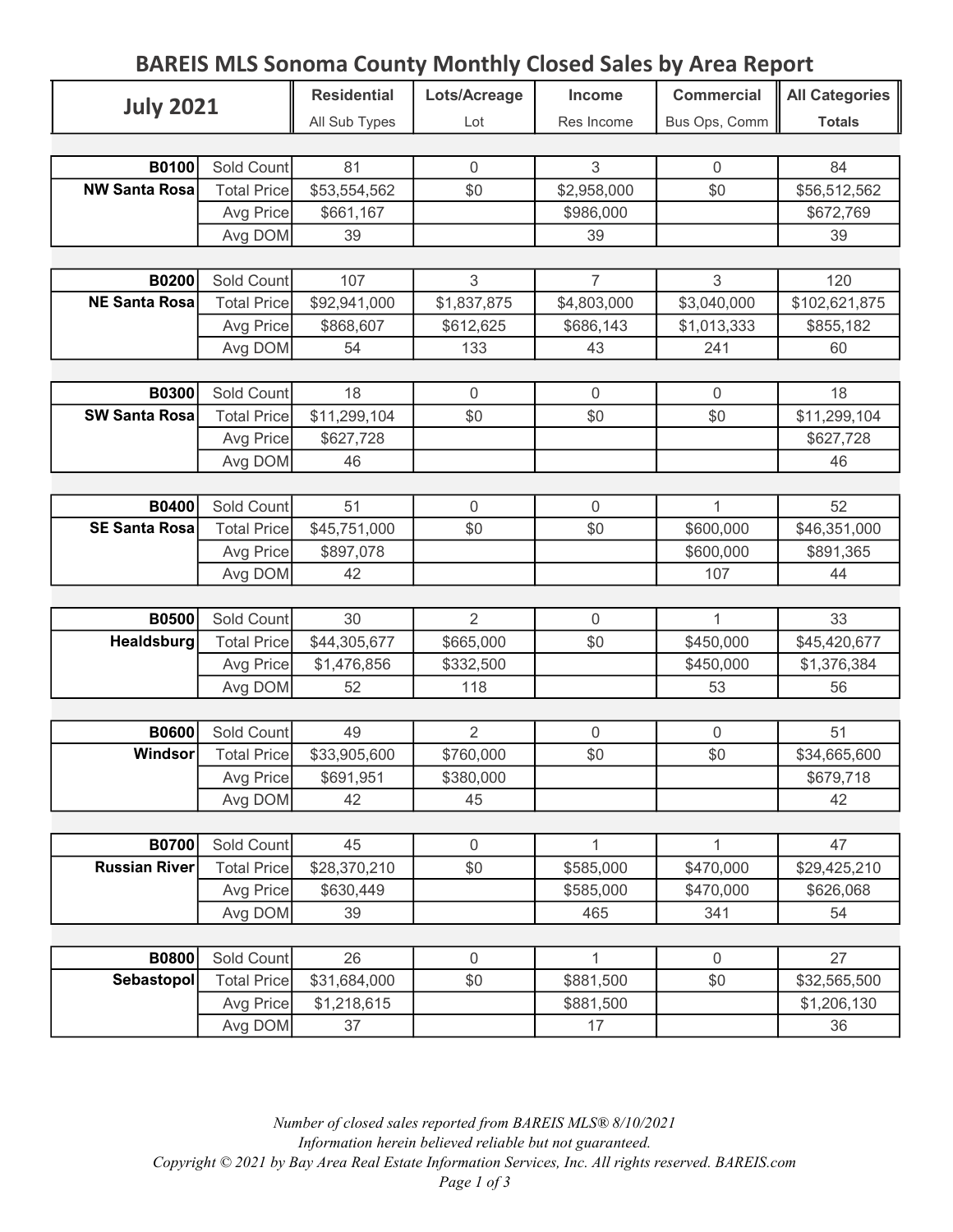## BAREIS MLS Sonoma County Monthly Closed Sales by Area Report

| <b>July 2021</b>               |                    | <b>Residential</b> | Lots/Acreage    | <b>Income</b>  | <b>Commercial</b> | All Categories    |
|--------------------------------|--------------------|--------------------|-----------------|----------------|-------------------|-------------------|
|                                |                    | All Sub Types      | Lot             | Res Income     | Bus Ops, Comm     | <b>Totals</b>     |
|                                |                    |                    |                 |                |                   |                   |
| <b>B0900</b>                   | Sold Count         | 36                 | $\overline{0}$  | $\overline{0}$ | $\Omega$          | 36                |
| Petaluma East                  | <b>Total Price</b> | \$27,706,500       | \$0             | \$0            | \$0               | \$27,706,500      |
|                                | Avg Price          | \$769,625          |                 |                |                   | \$769,625         |
|                                | Avg DOM            | 25                 |                 |                |                   | 25                |
|                                |                    |                    |                 |                |                   |                   |
| B1000                          | Sold Count         | 35                 | $\overline{2}$  | 1              | $\overline{0}$    | 38                |
| Petaluma West                  | <b>Total Price</b> | \$39,051,000       | \$1,064,000     | \$1,452,500    | \$0               | \$41,567,500      |
|                                | Avg Price          | \$1,115,743        | \$532,000       | \$1,452,500    |                   | \$1,093,882       |
|                                | Avg DOM            | 37                 | 308             | 89             |                   | 52                |
|                                |                    |                    |                 |                |                   |                   |
| B1100                          | Sold Count         | 68                 | 1               | $\overline{0}$ | $\mathbf 0$       | 69                |
| Cotati / Rohnert               | <b>Total Price</b> | \$40,246,071       | \$310,000       | \$0            | \$0               | \$40,556,071      |
| Park                           | Avg Price          | \$591,854          | \$310,000       |                |                   | \$587,769         |
|                                | Avg DOM            | 34                 | 40              |                |                   | 34                |
|                                |                    |                    |                 |                |                   |                   |
| B1200                          | Sold Count         | 0                  | 1               | $\overline{0}$ | $\mathbf 0$       | 1                 |
| Penngrove                      | <b>Total Price</b> | \$0                | \$135,000       | \$0            | \$0               | \$135,000         |
|                                | Avg Price          |                    | \$135,000       |                |                   | \$135,000         |
|                                | Avg DOM            |                    | 199             |                |                   | 199               |
|                                |                    |                    |                 |                |                   |                   |
| B1300                          | Sold Count         | 71                 | $\overline{4}$  | 2              | 1                 | 78                |
| Sonoma                         | <b>Total Price</b> | \$87,842,777       | \$2,835,000     | \$1,935,000    | \$700,000         | \$93,312,777      |
|                                | Avg Price          | \$1,237,222        | \$708,750       | \$967,500      | \$700,000         | \$1,196,318       |
|                                | Avg DOM            | 36                 | 83              | 27             | 157               | 40                |
|                                |                    |                    |                 |                |                   |                   |
| B1400<br><b>Coastal Sonoma</b> | Sold Count         | $\overline{7}$     | $\overline{2}$  | $\mathbf 0$    | $\mathbf 0$       | 9                 |
|                                | <b>Total Price</b> | \$12,215,000       | \$525,000       | \$0            | \$0               | \$12,740,000      |
|                                | Avg Price          | \$1,745,000<br>34  | \$262,500<br>21 |                |                   | \$1,415,556<br>31 |
|                                | Avg DOM            |                    |                 |                |                   |                   |
| B1500                          | Sold Count         | 20                 | 1               | $\mathbf 0$    | $\mathbf 0$       | 21                |
| <b>Cloverdale</b>              | <b>Total Price</b> | \$17,557,677       | \$75,000        | \$0            | \$0               | \$17,632,677      |
|                                | Avg Price          | \$877,884          | \$75,000        |                |                   | \$839,651         |
|                                | Avg DOM            | 59                 | 88              |                |                   | 60                |
|                                |                    |                    |                 |                |                   |                   |
| <b>B1600</b>                   | Sold Count         | 28                 | $\mathsf 0$     | $\mathbf 0$    | $\mathbf 0$       | 28                |
| <b>Oakmont</b>                 | <b>Total Price</b> | \$17,207,350       | \$0             | \$0            | \$0               | \$17,207,350      |
|                                | Avg Price          | \$614,548          |                 |                |                   | \$614,548         |
|                                | Avg DOM            | 57                 |                 |                |                   | 57                |
|                                |                    |                    |                 |                |                   |                   |

Number of closed sales reported from BAREIS MLS® 8/10/2021 Information herein believed reliable but not guaranteed. Copyright © 2021 by Bay Area Real Estate Information Services, Inc. All rights reserved. BAREIS.com Page 2 of 3